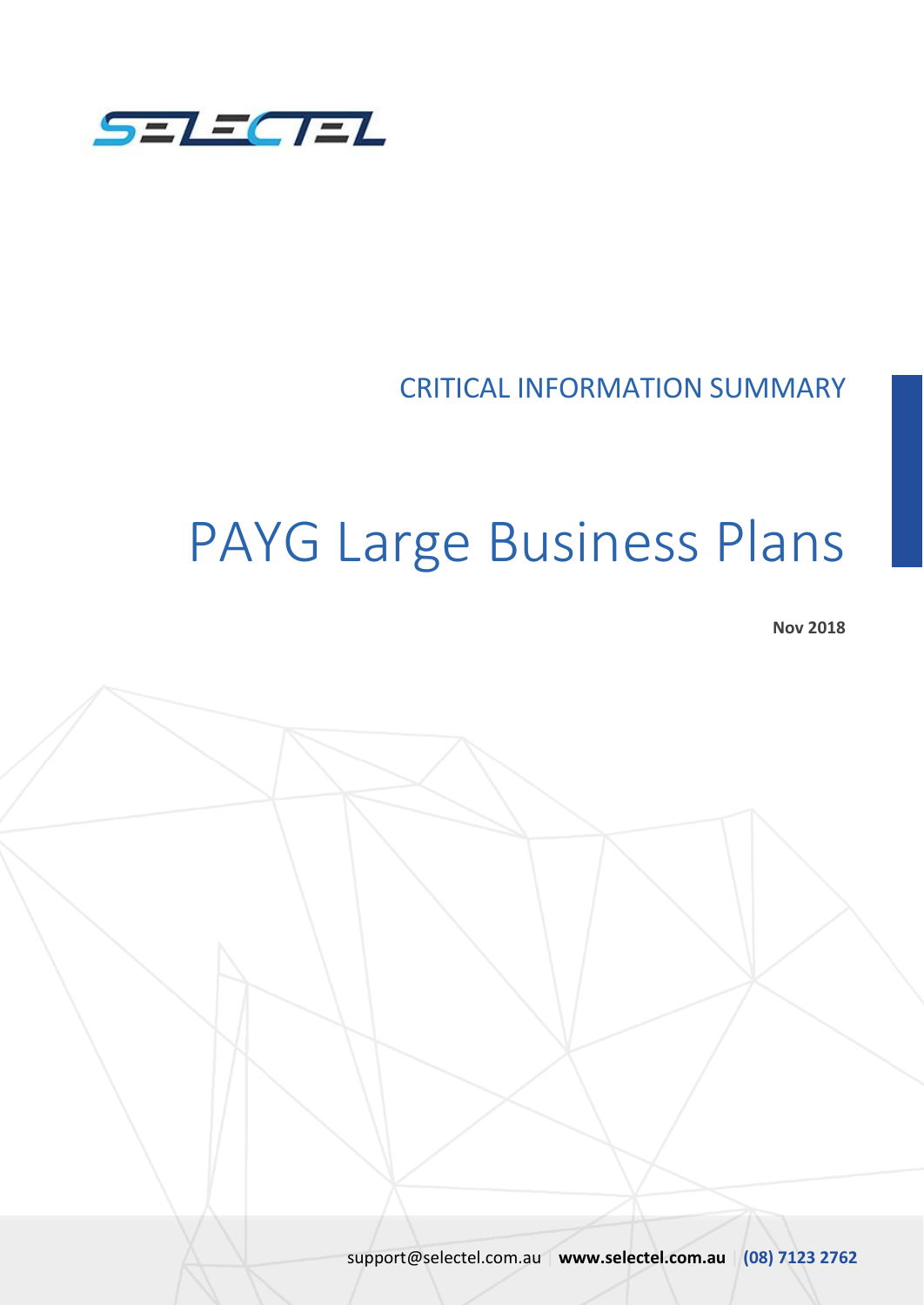

## PAYG Large Business Plans

### **Critical Information Summary Over View**

#### Information about the service

#### **The Service:**

PAYG Large Business Plans is a voice telephony service that is supplied over your internet service. The internet service may be supplied by Selectel or by another service provider.

#### **Access**

In order to access the Service, you may need a dedicated or shared fixed line broadband Internet connection, such as ADSL 2+, NBN, SHDSL or Fibre service.

#### **Mandatory components**

You will need a broadband modem for the service to work. We recommend that the service be accessed with hardware supplied or approved by us. Please contact us for further information.

#### **Minimum Term**

The service is available with 1-month minimum term, or 24 months.

#### Information about pricing

#### **Minimum monthly charge:**

Please refer to table on first page for pricing information.

#### **Maximum monthly charge:**

The maximum monthly charge depends on usage levels.

#### **Early termination charges:**

Optional 24 Month contracted on selected plans. If you cancel your service prior to the end of your contract term, you must give us 30 days' notice, and you will incur an Early Termination Fee (ETF).

| Contract Tenure |             |              |              |  |
|-----------------|-------------|--------------|--------------|--|
| 1-6 Months      | 7-12 Months | 13-18 Months | 19-24 Months |  |
| \$600.00        | \$450       | \$250        | \$100        |  |

#### **Voice call rates**

#### Limitless National, Local, Mobile, 13/1300, 1800

International Calls: As per International Price Schedule. Visit [www.selectel.com.au/international](http://www.selectel.com.au/international) for updated rates.important conditions

If you have current numbers with another provider for your phone service and you would like to keep them, then they will need to be ported. Additional fees apply. Selectel plans do not support 19/1900 numbers calls, fax, dial up modem or other analogue data calls (e.g. EFTPOS, HICAPS), back to base alarms and other monitoring systems using phone lines, and similar features.

Business Limitless Plans is not available for telemarketing, call centre function and similar uses. Fair use policy applies.

If you don't want your name, address or phone number printed in the White Pages® or any other directory product, you can opt for no directory listing.

We will bill you in advance for the minimum monthly charge and features, and in arrears for calls.

Your first bill will include charges for part of the month from when you took up your plan until the end of that billing cycle, as well as the minimum monthly charge in advance for the next billing cycle. Fair Use Policy applies.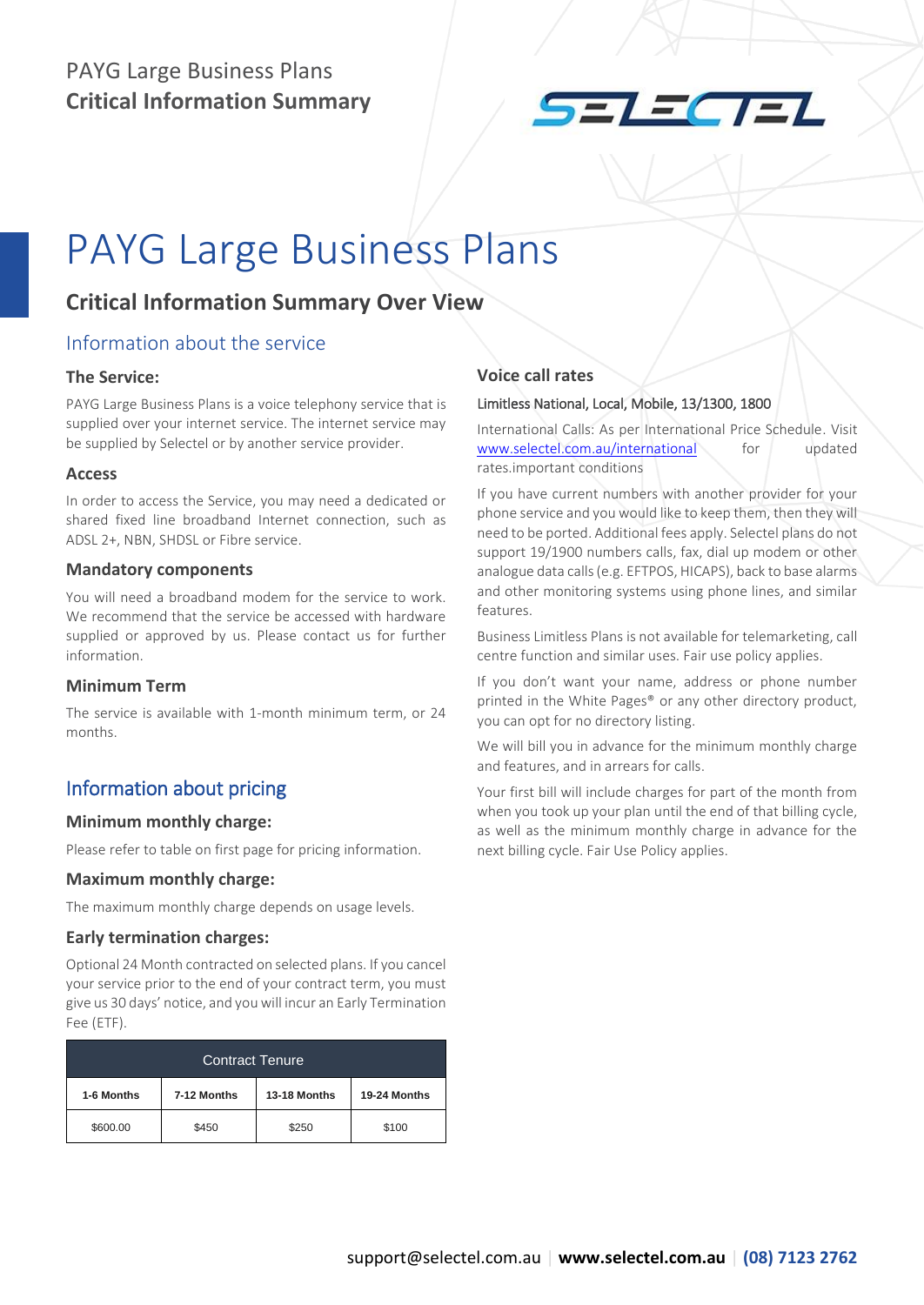

### PAYG Large Business Plans

| Plan                                                                 | Price<br>(Monthly) | <b>Setup Charge</b><br>(Contract months) |                                                          | <b>Inclusions</b>                                                                                                                                                                                                                                                                                                                                                               | <b>Exclusions</b>                                                |
|----------------------------------------------------------------------|--------------------|------------------------------------------|----------------------------------------------------------|---------------------------------------------------------------------------------------------------------------------------------------------------------------------------------------------------------------------------------------------------------------------------------------------------------------------------------------------------------------------------------|------------------------------------------------------------------|
|                                                                      |                    | $\mathbf{1}$                             | 24                                                       |                                                                                                                                                                                                                                                                                                                                                                                 |                                                                  |
| - PAYG Large Business Plans<br>- Per Extension<br>- Up to 1000 Lines | \$34.95            | \$89 **                                  | FREE*<br>Minimum<br>Cost<br>\$838.08<br>Per<br>Extension | SIP Channel Setup Fee**<br>$\bullet$<br>Cloud PBX<br>1 Free DID<br>$\bullet$<br>Porting to selectel*<br>٠<br>FREE standard, local, national<br>$\bullet$<br>calls and calls to mobiles<br>International Calls - See website<br>$\bullet$<br>for charges.<br>www.selectel.com/international<br>Calls to 13/1300 \$0.28 cents per<br>$\bullet$<br>call<br>Free Calls to 1800<br>٠ | Extra DIDs<br>$\bullet$<br>Porting to<br>$\bullet$<br>Selectel** |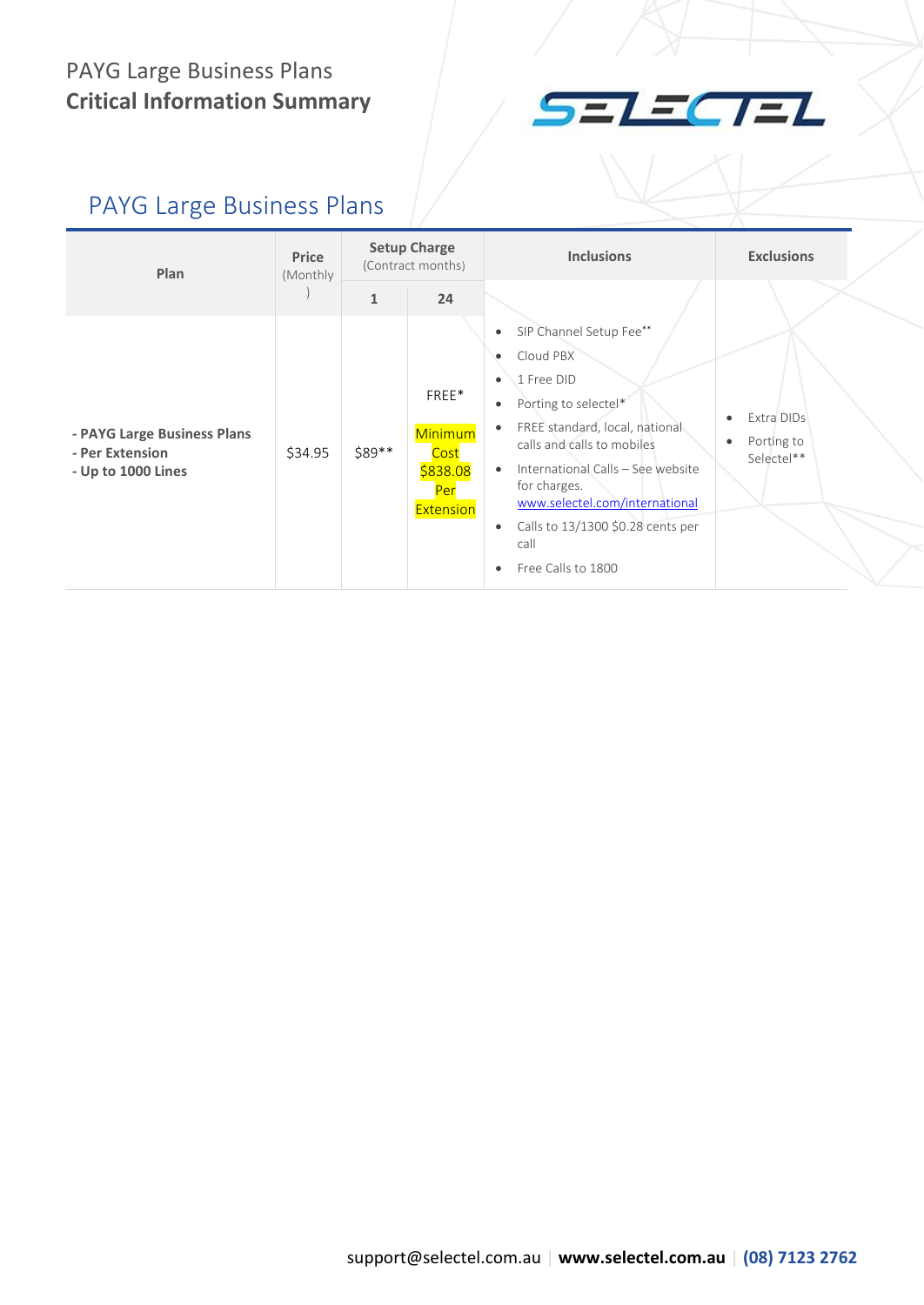

### Porting Schedule on Selected Plans

| Proposition                                       | <b>Unit Type</b> | Cost      |
|---------------------------------------------------|------------------|-----------|
| <b>Cat A Port</b>                                 | Per Request      | \$23.40   |
| Cat C Port (1-5 numbers)                          | Per Request      | \$117.00  |
| Cat C Port (6-100 numbers)                        | Per Request      | \$234.00  |
| Cat C Port (101+ numbers)                         | Per Request      | \$351.00  |
|                                                   |                  |           |
| <b>Cat A Port Rejection</b>                       | Per Request      | \$00.00   |
| Cat C Port Rejection (1-5 numbers)                | Per Request      | \$70.20   |
| Cat C Port Rejection (6-100 numbers)              | Per Request      | \$117.00  |
| Cat C Port Rejection (101+ numbers)               | Per Request      | \$234.00  |
| Cat C Port Full Submission Rejection (per number) | Per Request      | \$37.40   |
|                                                   |                  |           |
| <b>Cat A Port Return</b>                          | Per Request      | \$351     |
| Cat C Port Return (1-5 numbers)                   | Per Request      | \$702.00  |
| Cat C Port Return (6-20 numbers)                  | Per Request      | \$1755.00 |
| Cat C Port Return (21-100 numbers)                | Per Request      | \$4095.00 |
| Cat C Port Return (101+ numbers)                  | Per Request      | \$5850.00 |
| Cat C Port 3rd Party Return (per number)          | Per Request      | \$37.44   |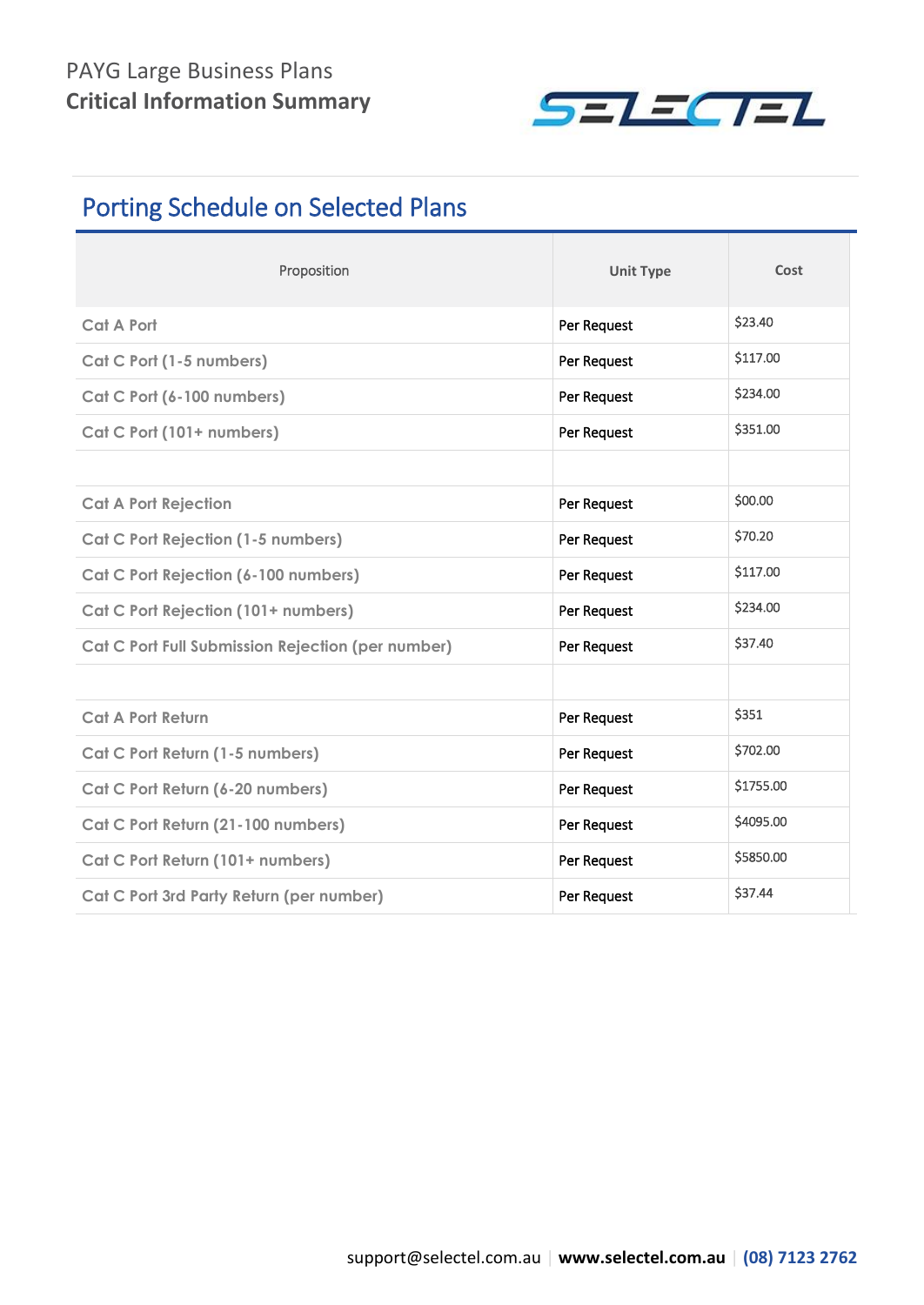

### Technical Support Fees & Charges.

| Proposition                                                                                                                               | Cost                                                                                                                                                            | Cost                                                                                                                                                         |
|-------------------------------------------------------------------------------------------------------------------------------------------|-----------------------------------------------------------------------------------------------------------------------------------------------------------------|--------------------------------------------------------------------------------------------------------------------------------------------------------------|
| <b>Managed PBX</b><br>All other changes processed by the<br>Technical team will be quoted in Advance.                                     | Between the hours of 9am and 6pm<br>Monday to Friday excluding Public<br>Holidays<br>\$89 Per Hour, Billed in 15 minute<br>Increments (\$22.25 minimum Charge)  | Between the hours of 6pm and 9am<br>Monday to Friday including Public<br>Holidays<br>\$220 Per Hour, Billed in 15 minute<br>Increments (\$55 minimum Charge) |
| Setup/Configuration of Clients own Cloud<br><b>PBX</b><br>All other changes processed by the<br>Technical team will be quoted in Advance. | Between the hours of 9am and 6pm<br>Monday to Friday excluding Public<br>Holidays<br>\$130 Per Hour, Billed in 15 minute<br>Increments (\$32.50 minimum Charge) | Between the hours of 9am and 6pm<br>Monday to Friday excluding Public<br>Holidays<br>\$220 Per Hour, Billed in 15 minute<br>Increments (\$55 minimum Charge) |

### SLA (Service Level Agreement)

| Target                  | Minimum           | <b>Maximum</b>           |
|-------------------------|-------------------|--------------------------|
| <b>Severity Level 1</b> | 3 Business Hours  | 12 Business Hours        |
| <b>Severity Level 2</b> | 4 Business Hours  | <b>48 Business Hours</b> |
| <b>Severity Level 3</b> | 12 Business Hours | <b>72 Business Hours</b> |

#### **Definition:**

**Severity Level 1 -** Out-of-service condition; service in unavailable or seriously impaired

**Severity Level 2 –** Partial out-of-service condition; Service is impaired causing difficulty with performing normal operations

**Severity Level 3 –** Degraded service; service is impaired causing minor difficulty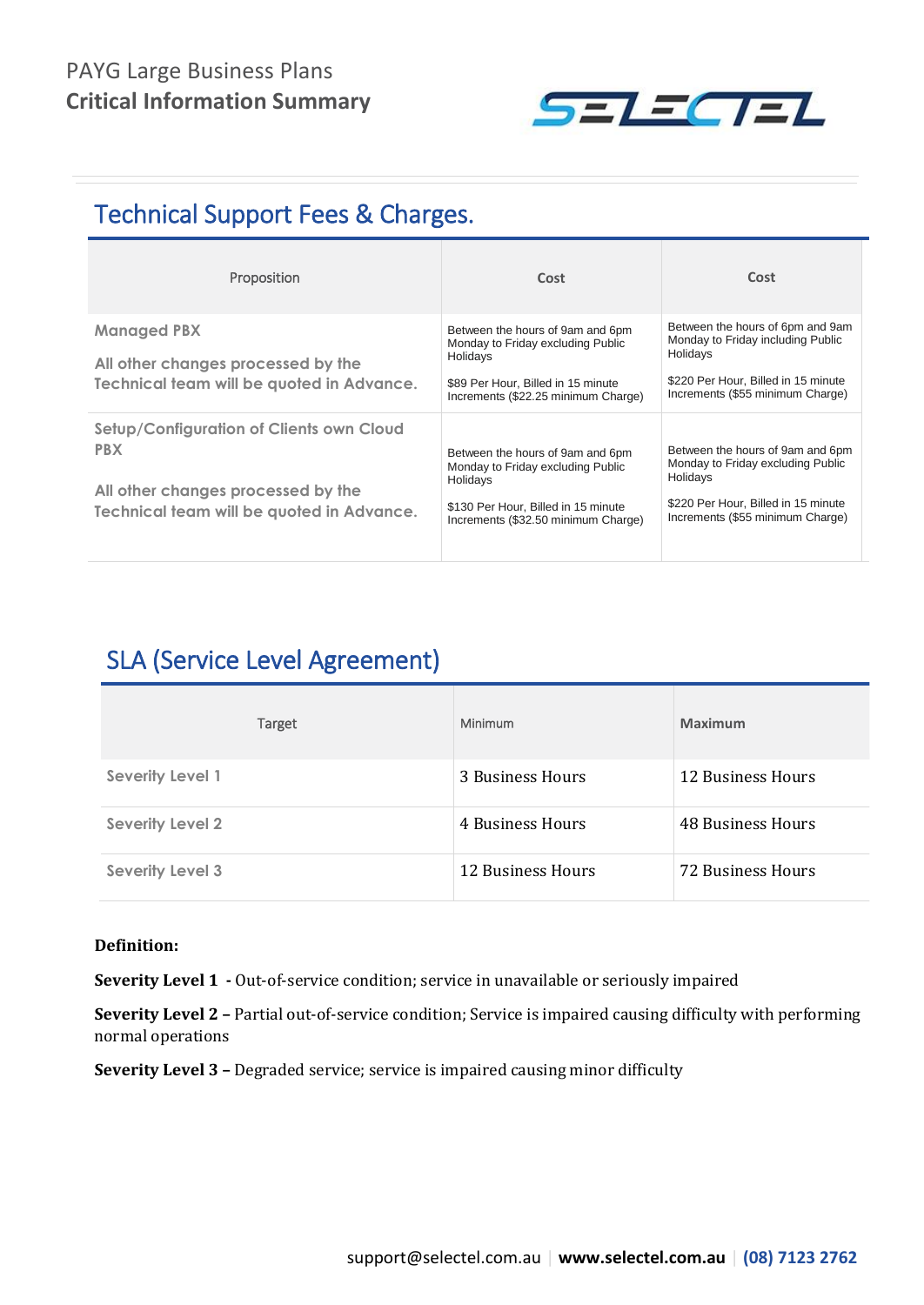

### Miscellaneous Fees and Charges

| Proposition                                                                                  | <b>Unit Type</b>           | Cost    |
|----------------------------------------------------------------------------------------------|----------------------------|---------|
| 1 DID                                                                                        | Per DID, Per Month         | \$2.00  |
| <b>10 DID</b>                                                                                | <b>Block of, Per Month</b> | \$20.00 |
| <b>100 DID</b>                                                                               | <b>Block of, Per Month</b> | \$69.00 |
| <b>Bill Printing &amp; Postage up to 18 Pages</b>                                            | <b>Per Transaction</b>     | \$5.10  |
| Up to $20 - 50$ Pages                                                                        | <b>Per Transaction</b>     | \$9.99  |
| $52 - 90$ Pages                                                                              | <b>Per Transaction</b>     | \$15.00 |
| <b>Reconnection Fee - Due to failure of payment</b>                                          | Per reconnection           | \$59.95 |
| Transfer one or more services from an Selectel<br>account entity to another Selectel account | <b>Per Transaction</b>     | \$25.00 |
| Late Payment Fee                                                                             | Per Invoice                | \$15.00 |
| Direct debit dishonour administration fee                                                    | <b>Per Transaction</b>     | \$15.00 |
| Overdue account administration fee                                                           | <b>Per Transaction</b>     | \$15.00 |
| Visa / Mastercard                                                                            | <b>Per Transaction</b>     | $1\%$   |
| <b>Amex/Diners Card</b>                                                                      | <b>Per Transaction</b>     | 3%      |
| <b>Declined Credit Card</b>                                                                  | <b>Per Transaction</b>     | \$5.00  |
| <b>Chargeback Fees for Disputed Customer Payment</b>                                         | <b>Per Transaction</b>     | \$15.00 |
| Amex                                                                                         | <b>Per Transaction</b>     | 3%      |
| <b>BPay</b>                                                                                  | <b>Per Transaction</b>     | \$1.50  |
| <b>Australia Post</b>                                                                        | <b>Per Transaction</b>     | \$3.50  |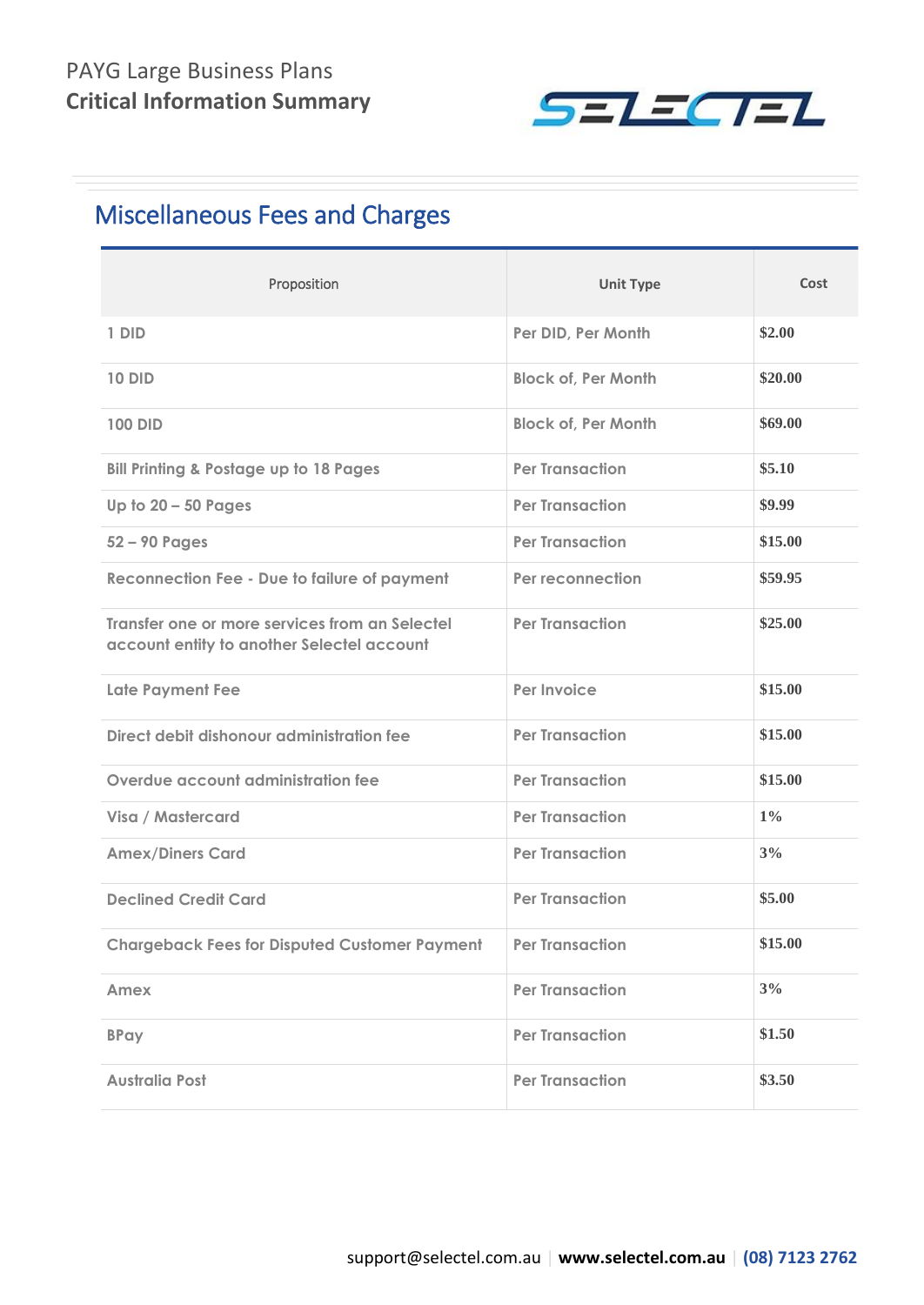

#### 1. ABOUT THE SELECTEL SERVICE DESCRIPTION

1.1 Use of the Selectel® Service (Service) is subject to this Service Description and: (a) the General Terms of our Critical Information, Fail Use Policy and Privacy Policy.

#### 2. ADDITIONAL CONDITIONS

2.1 Connection and Configuration of Equipment

(a) You acknowledge that the installation of an Selectel Supported Device to enable Selectel may cause temporary disruption in the Traditional Landline Telephone Services received by you.

(b) We recommend you use Selectel Supported Devices for Selectel.

(c) You may select any device you choose to use Selectel. However, devices that we have not recommended may not work well with Selectel. In particular, you may experience interoperability problems and some calling features of Selectel (as described on our Website) may not work.

(d) Selectel Supported Devices can be configured to allow the seamless 'overlaying' of Selectel over your existing Traditional Landline Telephone Service (provided you have retained it), ie an Selectel Supported Device can:

(A) switch specific outbound calls to Selectel automatically; and

(B) feature automatic 'failover', to hand an outbound call back to your Traditional Landline Telephone Service should Selectel be unavailable for any reason (such as your broadband service being temporarily offline), or so outbound calls to destinations not currently handled by Selectel will be automatically switched to your existing Traditional Landline Telephone Service (provided you have retained it).

(e) You may change the configuration of any device you select to use Selectel . However, if you set up your own initial configuration, or modify a device configured by us, you may create results that are unexpected and we are not responsible for any such changes you make to the configuration of your device(s).

#### 3.2 Acknowledgment

(a) You acknowledge and agree that: (A) while we take all reasonable steps to make sure you receive the voice calling service to calling destinations that we support, the voice calling service may not be free from faults or interruptions. Certain factors, such as network congestion, maintenance, technical capabilities, geographic factors, obstructions or interference may mean you will not be able to use Selectel at all times;

(B) Selectel is not designed to replace a Traditional Landline Telephone Service. This means that the key functionality and limitations as described in this Service Schedule are significantly different from those associated with a Traditional Landline Telephone Service;

(C) you have read and understood this Service Schedule in relation to Selectel , including without limitation the functionality and limitations of Selectel ; (D) you do not expect Selectel to function as a Traditional Landline Telephone Service. Selectel is a value added service that provides you with defined functionality including the ability to make certain specific outgoing telephone calls, and to receive certain incoming telephone calls dependent on the specific Selectel service type you have selected; and

(E) Selectel is only available to you in conjunction with any broadband internet service which supports a VoIP application. If for any reason your underlying broadband service is suspended, terminated or is otherwise unavailable, Selectel will also be suspended, terminated or otherwise unavailable.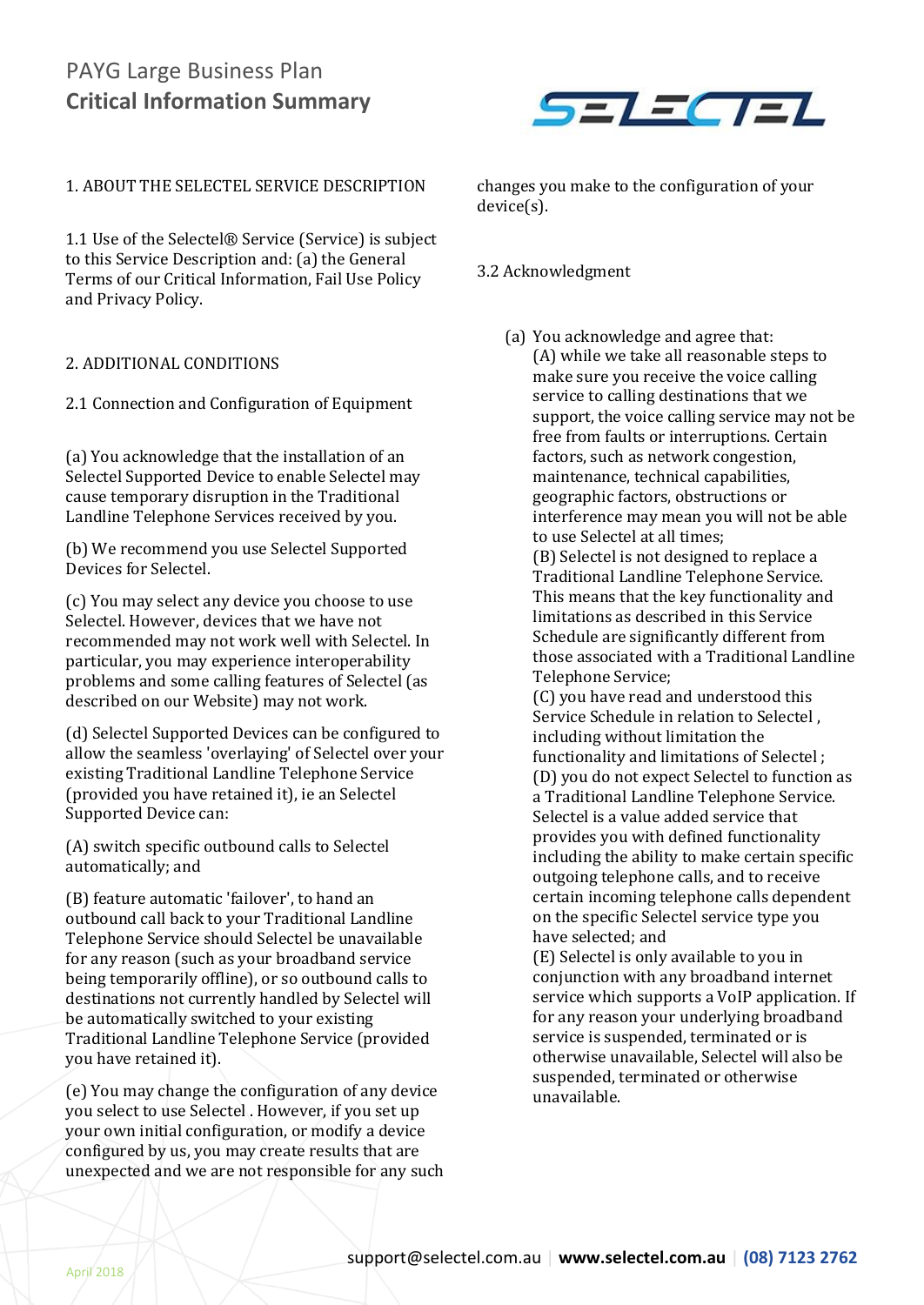

#### 4. SELECTEL FUNCTIONALITY

4.1 You may use Selectel to make calls to Selectel Customers and non-Selectel Customers, including local calls, long distance telephone calls, calls to any Australian mobile phone and calls to any international destination as described on our Website.

4.3 You may use Selectel2 to receive calls from other Selectel Customers and from the Public Switched Telephone Network.

4.4 Additional features of Selectel are detailed on our Website, described with instructions for use in the "Selectel Portal" (an easy-to-use, online configuration tool) located on our Website. For example, such features include the ability to divert calls or to bar certain types of calls such as mobile or international calls from your Selectel service.

4.5 Selectel is not compatible with traditional TTY equipment and we recommend the use of a Traditional Landline Telephone Service with such equipment.

4.6 Selectel is designed and optimised for use on the Selectel broadband network, however it will also work (subject to potential reduced call quality) through other broadband services.

4.7 You may present or withhold your CLI on a per call basis (the default state of CLI presentation is 'Off' although you may change this setting via the "Selectel Toolbox" located on our Website).

4.8 Your Selectel Supported Device may be configured and installed such that calls to a special service number (ie numbers prefixed with 13, 1300, 18 or 1800) may be automatically switched to your existing Traditional Landline Telephone Service (provided you have retained it). This is because these call types are often routed to the destination based on your specific geographic location and so may be more accurately handled by the PSTN. However, such calls may also be made through your Selectel service. If this is the case these calls will be delivered to the PSTN network in the capital city that is recorded with your Selectel number.

4.9 Due to significant incidents of fraud affecting VOIP services, when Selectel is operated by the end user at a location outside Australia, calls will be

restricted to destinations within Australia only (i.e. calls to all other international destinations will not be permitted).

#### 5. SELECTEL LIMITATIONS

5.1 You acknowledge that while we make all reasonable efforts to ensure continuity of Selectel (and the underlying broadband service, if provided by us), we make no guarantee that Selectel (and/or the underlying broadband service, if provided by us) will be either uninterrupted or error-free. Certain factors, such as network congestion, maintenance, technical capabilities, geographic factors, obstructions or interference may mean you will not be able to use Selectel at all times.

5.2 You acknowledge and agree to the limitations of Selectel as described on our Website. In summary, the limitations of Selectel are that:

(a) Selectel is not designed to replace a Traditional Landline Telephone Service;

(b) Priority Assistance is not available. Priority Assistance is for people who may be reliant on a telephone service because of a serious medical condition. We recommend that you consider medical advice, and consider your access to other telephony services such as a conventional Traditional Landline Telephone Service or a mobile phone, before purchasing Selectel;

- (b) if your Selectel Supported Device is properly configured and installed (as described in clause 1.4 above), your calls to an emergency call service number may be automatically switched to your existing Traditional Landline Telephone Service (provided you have retained it).
- (c) However, such calls may also be made through your Selectel service. 24 hour access to the emergency call service number is not guaranteed by us;
- (d) (d) operator assisted services are not guaranteed; (e) directory assistance is not guaranteed. Only Selectel Customers who have 'ported' their number to Selectel via Simple Phone Number Porting will be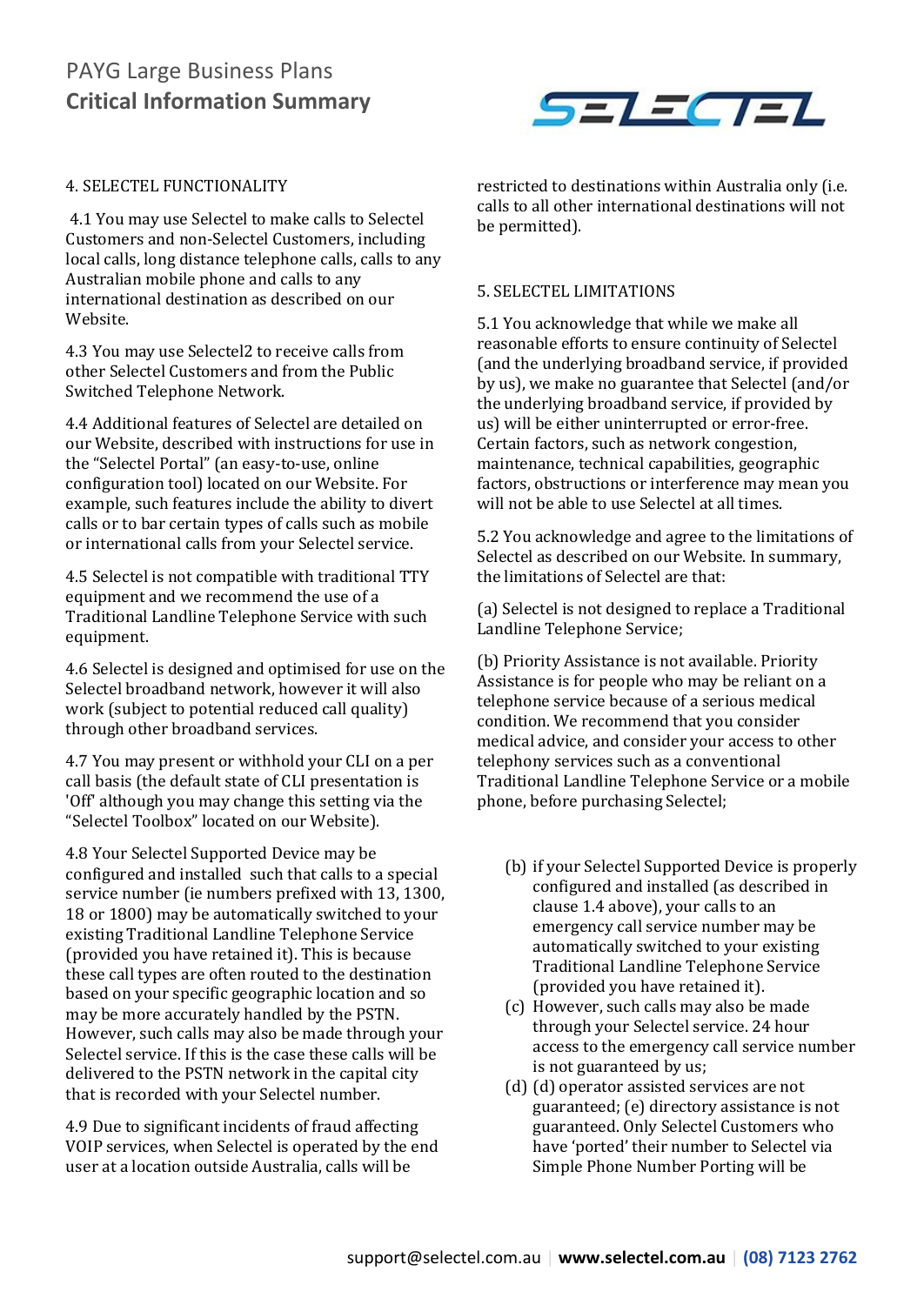

offered to have their number listed. However, for all other cases there is currently is no mechanism to find another Selectel Customer's number without that Selectel Customer informing you directly. However, we expect to implement a directory service in the future to allow Selectel Customers interested in disclosing their Selectel number to other Selectel Customers to do so online;

- (e) (f) calls to any number prefix not explicitly supported and documented on our Website for Selectel are not available;
- (f) (g) inbound direct dial calling from the PSTN is not available to Selectel1 services; and is available to Selectel2 services; and
- (g) (h) Selectel will not operate in the event of a power failure. This means that:
- (h) (A) Where your Selectel uses Telstra's copper network, even if your Selectel is properly configured and installed (as described in clause
- (i) 3.1(d) above) to automatically switch to your existing Traditional Landline Telephone Service should your Selectel not be available, you will not be able to make calls (including a call to an emergency call service number like 000) if your Traditional Landline Telephone Service is only accessible via handset which requires electricity (such as a cordless phone) to operate.

(B) Where your Selectel uses the NBN, you will not be able to use your Selectel to make and receive calls (including to emergency service numbers like 000) during a power outage even if your underlying NBN service has battery backup.

#### 6. CHARGES

6.1 Information regarding Selectel call rates, accounts and billing is set out on our Website.

6.2 There is a time delay between you making a call and us processing that call and adding it to your call record. In most cases calls should be added to your call record within an hour of you making the call.

However in some rare circumstances this may take up to 2 weeks. This means that you may not always have all the calls you made in an invoice period appear on that invoice (consequently these calls will not be deducted from any call credit for that invoice period).

6.3 We are not responsible for the charges that you incur with your current telephone carrier, however incurred and regardless of whether the call you make via your current carrier is a local, mobile or a long distance call. You acknowledge and agree that if your Selectel is configured to feature automatic 'failover', i.e. to automatically switch a call back to your Traditional Landline Telephone Service (provided you have retained it): (a) should Selectel connectivity be unavailable for any reason (such as your broadband service being temporarily offline); or

(b) to call an emergency service call number or special service number (ie numbers prefixed with 13, 1300, 18 or 1800); or (c) to any other call destinations not currently handled by Selectel , you are responsible for all charges incurred in making such calls through the PSTN. With some devices used to operate Selectel , it may be possible distinguish between when a call will be made via Selectel or via the PSTN (for example, some devices present different dial-tones when a call is being made via Selectel or via the PSTN). However, when placing a call, you acknowledge and agree it is not possible to tell (by listening) whether calls are being passed to the PSTN due to a rule in your dial plan, despite the device being properly registered.

6.4 The traffic involved in Selectel calls, like other VoIP based calling, counts toward your download quota on the broadband plan that you are on. For example as a guideline, Selectel calls use from 10-20 Megabytes per hour during typical calls (depending on the codec in use) which corresponds to around 25-50 kilobits per second per second of traffic flow on your broadband connection (in both directions).

6.5 You agree to pay any fees imposed by any third parties in connection with your use of Selectel (for example including any standard broadband service fees, or additional charges as a result of your Selectel calls counting towards the download quota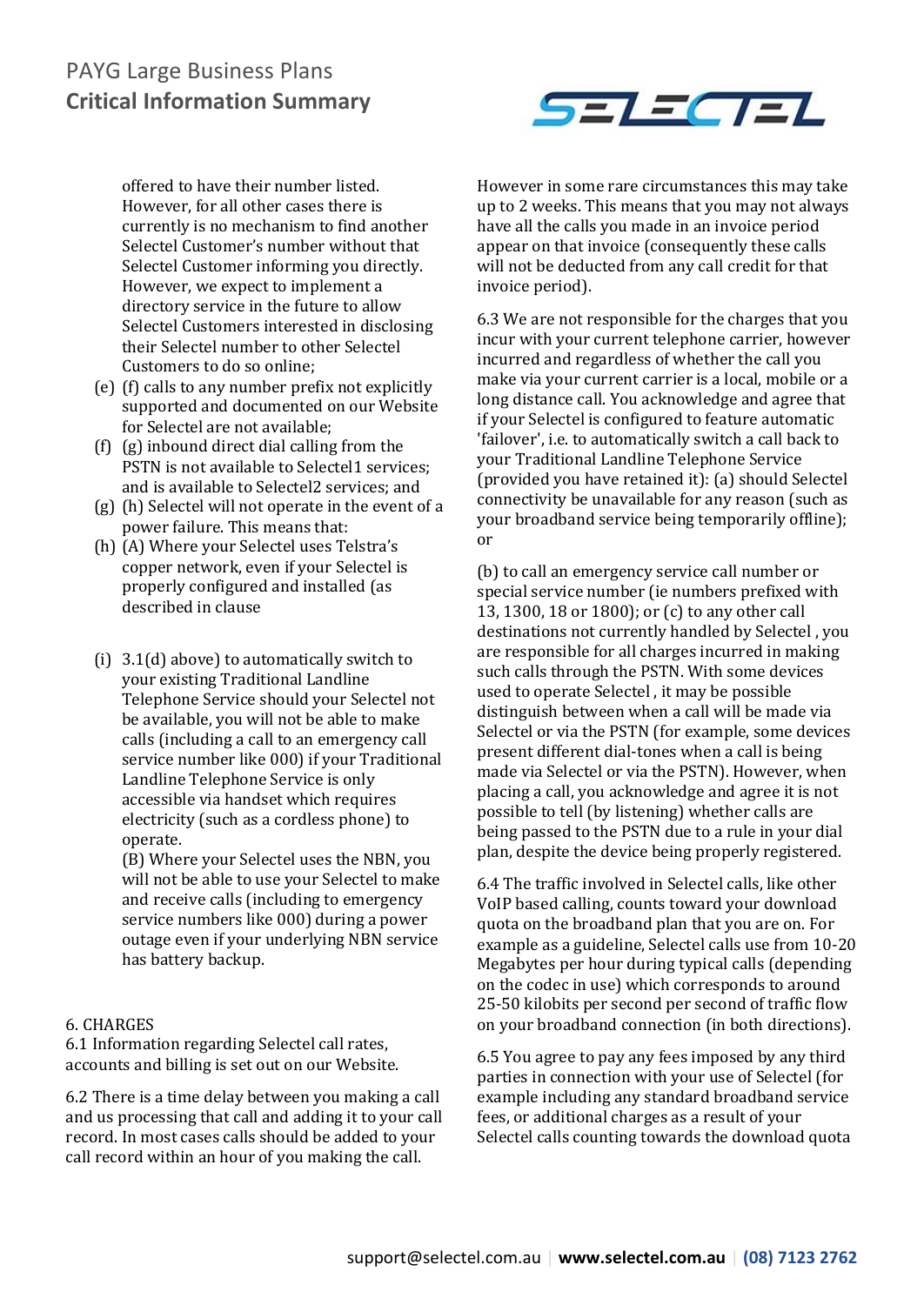of the broadband plan that you are on as described in clause 6.3 above).

6.6 All prices Including GST.

6.7 Minimum monthly charge

(A) Your minimum monthly charge depends on the plan you choose. International Rates are charged on top of your Minimum Monthly Charge. See International Rates for full Pricing via our website.

#### 7. Suspension of service

7.1 Selectel reverses the right to suspend services as per our Fair Use Policy or failure to make payment. Payment is due within 14 Days, if payment is still outstanding by 30 Days Suspension on all outgoing calls will Occur. A \$59.95 reconnection fee may apply.

#### 8. CUSTOMER SERVICE GUARANTEE WAIVER

8.1 In accepting this Service Description you acknowledge that you waive in whole your Customer Service Guarantee Rights under Part 5 of the Telecommunications (Consumer Protection and Service Standards) Act 1999 in relation to Selectel. Please read the following paragraphs carefully. They contain information affecting your rights.

8.2 The Customer Service Guarantee (CSG) can be found on the Australian Communications and Media Authority website [\(www.acma.gov.au\)](http://www.acma.gov.au/).

8.3 Part 5 of the Telecommunications (Customer Service Guarantee) Standard 2011 allows us to propose that you waive the protections and rights provided under the CSG.

8.4 We are offering significantly lower call costs for the Selectel Service, but we are only able to do so on the basis that we are not required to meet the CSG.

8.5 By agreeing to this waiver you agree to waive your protections and rights under the CSG. So that we may continue to offer lower costs, we require all



of our customers to waive their rights in relation to the CSG.

8.6 The protections you are waiving are: The provision of written information (a) Provision of written information to you, at least every two years about:

(A) the performance standards that apply to supply of specified services;

(B) the obligations of the service provider under those standards;

(C) your entitlements to damages under the Act for contravention of the performance standards; and

(D) on request, the provision of information about a performance standard. Guaranteed maximum connection periods (b) The prescribed maximum timeframes within which connection to services should occur.

Guaranteed maximum rectification periods

(c) The prescribed maximum timeframes within which rectification of service faults should occur. Making and changing appointments

(d) Requirement to make appointments with you at times that are convenient for you that are either for a particular time of the day or nominate a five hour period during which the appointment will occur; and

(e) changing appointments by giving at least 24 hours notice by obtaining your agreement to the change.

8.7 This waiver will take effect seven days from the date of you agreeing to it, unless you notify us that you no longer wish to waive your rights under the CSG. If you do so notify us, we reserve the right not to provide the service to you.

8.8 By agreeing to waive your protection and rights afforded by the CSG you will not be able to claim compensation from us for any failure by us to meet the prescribed performance standards.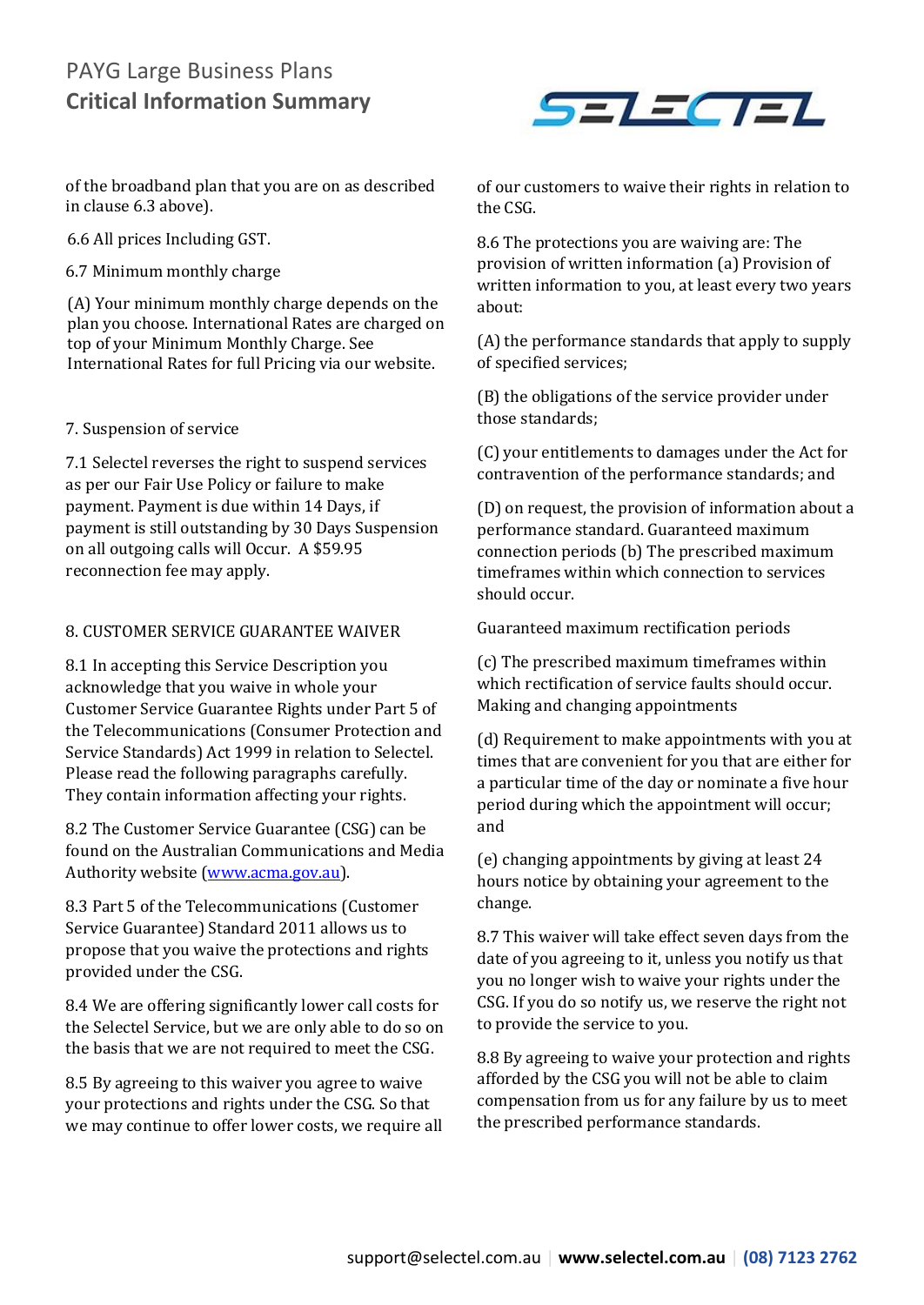

#### 9. RELOCATIONS

9.1 This clause 10 applies if you change the usual operating location of your Selectel service (for example, if you were to move house or Business).

9.2 If you move the usual operating location of your Selectel service you must notify us immediately so that we can update your information in the Integrated Public Number Database (IPND). The IPND is used for emergency and law enforcement purposes so it is very important that the information in the IPND is up to date. If your underlying broadband internet connection that is used to provide your Selectel service is also provided by us and you relocate your broadband internet service with us then separate notice about your change of address for Selectel is not required.

9.3 You may only change the usual operating location of your Selectel service within the same charging district originally allocated to your telephone number. This means that you may only move house and take your Selectel number with you to your new location if your new house is located in the same charging district. For capital cities this is generally anywhere within the metropolitan area. Traditional Landline Telephone Services will be able to make untimed local calls to numbers located in the same charging district.

9.4 If you move the location of your Selectel service outside of the original charging district originally allocated to your telephone number then calls made to your telephone number from other relevant telephone services may be charged as if you are actually located in the original charging district. For example, if the original charging district allocated to your telephone number is Adelaide and you use your Selectel service in Melbourne then all calls to your service made by relevant telephone services will be charged as if you are located in Adelaide even though you are located in Melbourne.

9.5 Our sales team can provide more information on the above. They may be contacted by telephone on 08 7123 2762

#### **Definitions**

**PSTN** means the Public Switched Telephone Network, the standard telephone system which consists of private and government owned interconnected public telephone networks designed primarily for voice traffic.

**Traditional Landline Telephone Service** means an ordinary landline telephone service provided to a fixed location as historically commonly provided by Telstra Corporation Limited. Examples of a Traditional Landline Telephone Service include Selectel or a Telstra HomeLine service.

**Telephone Line** means the PSTN telephone line for which you are responsible (in accordance with the databases maintained by Telstra Corporation Limited).

**TTY equipment** means Teletypewriter equipment, a typewriter with an electronic communication channel used as telecommunications device for the deaf.

**VoIP** means a Voice over Internet Protocol application, more specifically a software application (and associated hardware to enable use of the software application) w

**SIP** Means Session Information Protocol, the service provides routing of telephone calls from a client's private branch exchange (PBX) telephone system to the public switched telephone network (PSTN).

**Codec** means a device or program that compresses data to enable faster transmission and decompresses received data